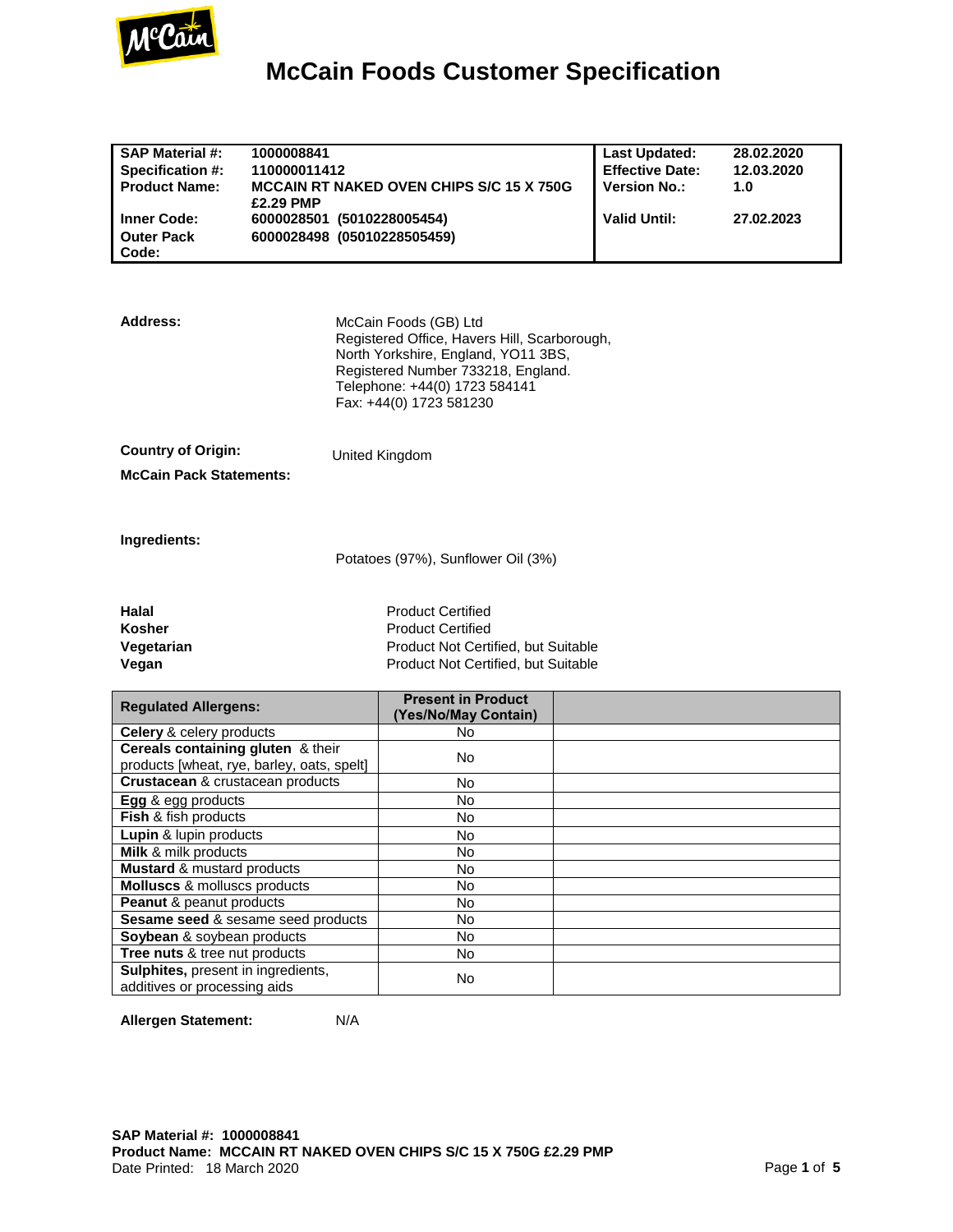

| <b>SAP Material #:</b> | 1000008841                                      | <b>Last Updated:</b>   | 28.02.2020 |
|------------------------|-------------------------------------------------|------------------------|------------|
| Specification #:       | 110000011412                                    | <b>Effective Date:</b> | 12.03.2020 |
| <b>Product Name:</b>   | <b>MCCAIN RT NAKED OVEN CHIPS S/C 15 X 750G</b> | <b>Version No.:</b>    | 1.0        |
|                        | £2.29 PMP                                       |                        |            |
| <b>Inner Code:</b>     | 6000028501 (5010228005454)                      | <b>Valid Until:</b>    | 27.02.2023 |
| <b>Outer Pack</b>      | 6000028498 (05010228505459)                     |                        |            |
| Code:                  |                                                 |                        |            |

#### **Customer Instructions:**

#### **HOW TO COOK**

Here's how to cook 500g of **McCain Oven Chips**. If cooking a different amount, adjust the cooking time accordingly.

To get the best results cook from frozen, our instructions are guidelines only. For the most delicious results, do not overcook!

### **COOKING GUIDELINES**

#### **OVEN**

Preheat the oven to **220°C/200°C Fan/Gas Mark 7**.

Spread a single layer of chips onto a baking tray and pop it into the top of the oven.

Bake for **15 - 20 minutes**, turning every now and again, until they're lovely, crisp and light golden.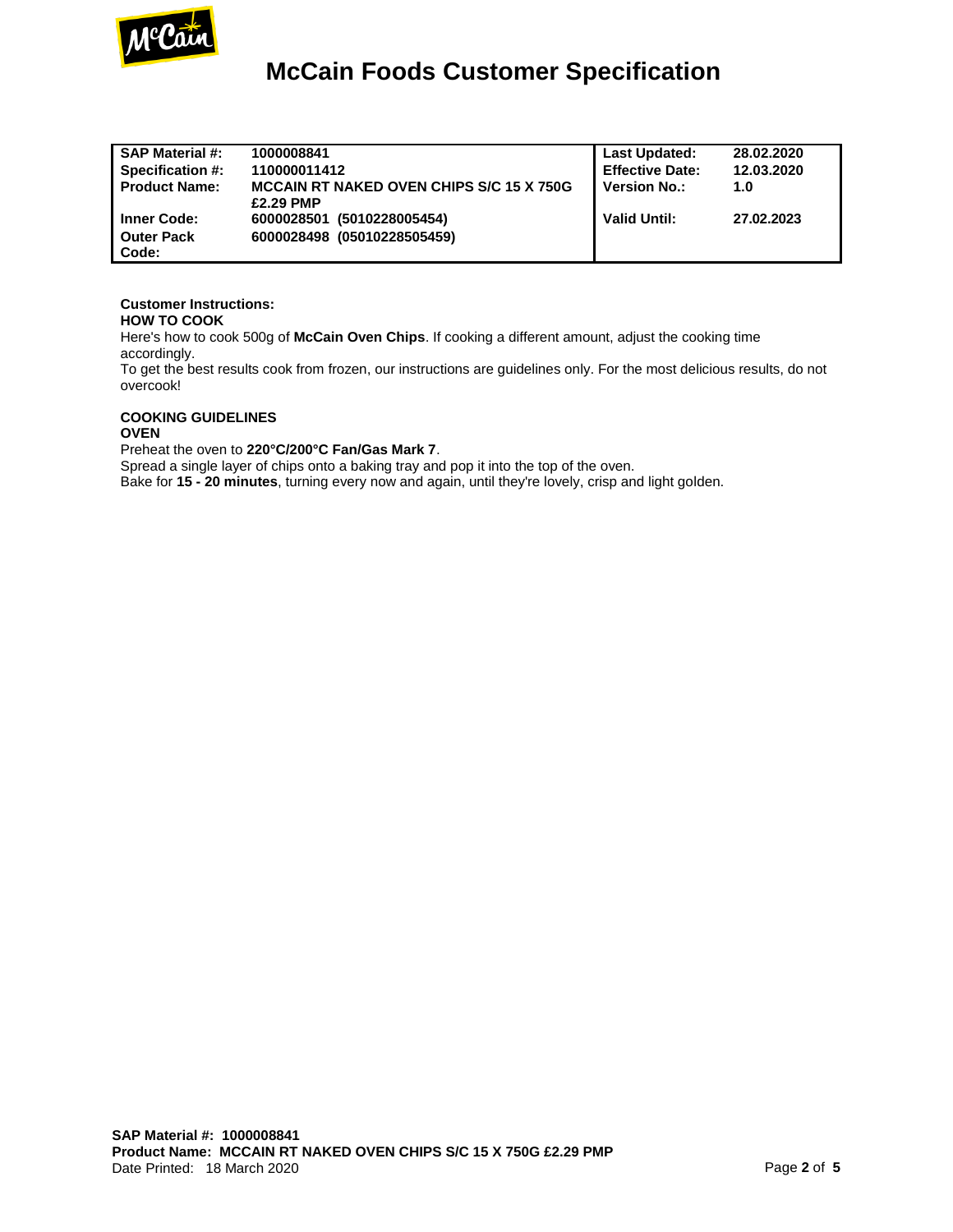

| <b>SAP Material #:</b> | 1000008841                                      | <b>Last Updated:</b>   | 28.02.2020 |
|------------------------|-------------------------------------------------|------------------------|------------|
| Specification #:       | 110000011412                                    | <b>Effective Date:</b> | 12.03.2020 |
| <b>Product Name:</b>   | <b>MCCAIN RT NAKED OVEN CHIPS S/C 15 X 750G</b> | <b>Version No.:</b>    | 1.0        |
|                        | £2.29 PMP                                       |                        |            |
| <b>Inner Code:</b>     | 6000028501 (5010228005454)                      | <b>Valid Until:</b>    | 27.02.2023 |
| <b>Outer Pack</b>      | 6000028498 (05010228505459)                     |                        |            |
| Code:                  |                                                 |                        |            |

| <b>Front of Pack Information:</b> |            |                  |               |             |  |  |
|-----------------------------------|------------|------------------|---------------|-------------|--|--|
|                                   | MED        | <b>LOW</b>       | LOW           | LOW         |  |  |
| <b>Energy</b><br>kJ/kcal          | <b>FAT</b> | <b>SATURATES</b> | <b>SUGARS</b> | <b>SALT</b> |  |  |
| 854 / 203                         | 4.9g       | 0.6g             | 0.7g          | 0.09g       |  |  |
| 10%                               | 7%         | 3%               | $1\%$         | 2%          |  |  |

% of the reference intake per 125 g serving Oven Baked Typical values Oven Baked per 100g Energy 683kJ/162kcal

| <b>NUTRITION INFORMATION</b> |      |                     |                                |  |  |  |  |
|------------------------------|------|---------------------|--------------------------------|--|--|--|--|
|                              |      | Per 100 g<br>Frozen | Per 100 g<br><b>Oven Baked</b> |  |  |  |  |
|                              | kJ   | 570                 | 683                            |  |  |  |  |
| Energy                       | kcal | 135                 | 162                            |  |  |  |  |
| Fat                          | g    | 3.3                 | 3.9                            |  |  |  |  |
| of which saturates           |      | 0.4                 | 0.5                            |  |  |  |  |
| Carbohydrate                 | g    | 24                  | 28                             |  |  |  |  |
| of which sugars              | g    | < 0.5               | 0.5                            |  |  |  |  |
| Fibre                        | g    | 1.3                 | 2.1                            |  |  |  |  |
| Protein                      | g    | 1.8                 | 2.3                            |  |  |  |  |
| Salt                         | g    | 0.06                | 0.07                           |  |  |  |  |

This pack contains 4 ovened servings.

For more information see www.mccain.co.uk

| <b>Best Before Example:</b> | Month Year<br>06. | 2006 |                                       |  |                   |
|-----------------------------|-------------------|------|---------------------------------------|--|-------------------|
| Lot Number Example:         |                   | 01   | Plant Day Month Year Time Other<br>12 |  | 04 23:25 Optional |

| <b>Microbiological</b>     |             |                       |                      |  |  |  |
|----------------------------|-------------|-----------------------|----------------------|--|--|--|
|                            | Ideal Range | <b>Warning Limits</b> | <b>Action Limits</b> |  |  |  |
| <b>TVC</b>                 | 100.000     | $0 - 500,000$         |                      |  |  |  |
| Coliforms                  | 500         | $0 - 5.000$           |                      |  |  |  |
| <b>Yeasts and Moulds</b>   | 500         | $0 - 5.000$           |                      |  |  |  |
| <b>Physical Parameters</b> |             |                       |                      |  |  |  |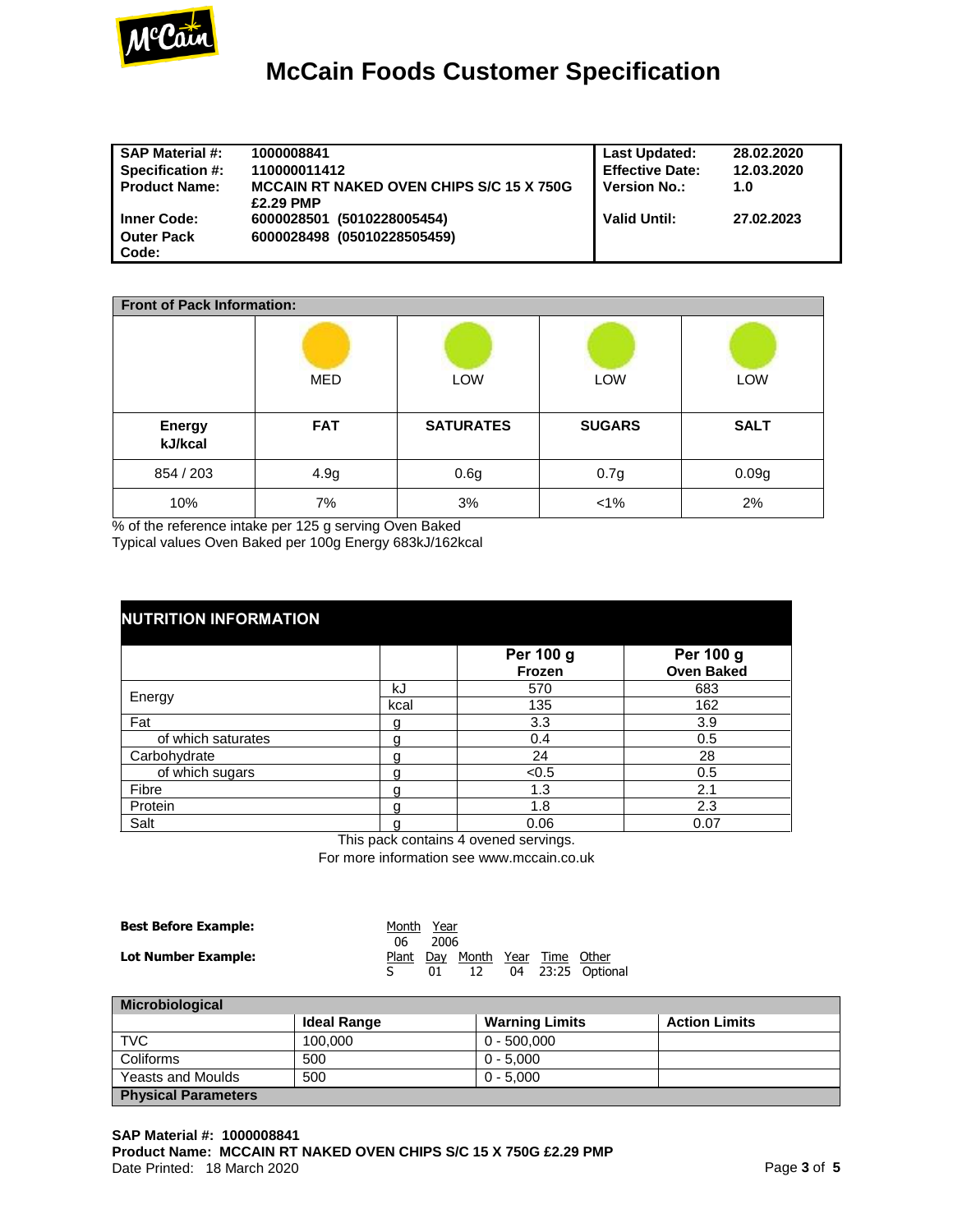

| <b>SAP Material #:</b>  | 1000008841                                      | <b>Last Updated:</b>   | 28.02.2020 |
|-------------------------|-------------------------------------------------|------------------------|------------|
| <b>Specification #:</b> | 110000011412                                    | <b>Effective Date:</b> | 12.03.2020 |
| <b>Product Name:</b>    | <b>MCCAIN RT NAKED OVEN CHIPS S/C 15 X 750G</b> | <b>Version No.:</b>    | 1.0        |
|                         | £2.29 PMP                                       |                        |            |
| <b>Inner Code:</b>      | 6000028501 (5010228005454)                      | <b>Valid Until:</b>    | 27.02.2023 |
| <b>Outer Pack</b>       | 6000028498 (05010228505459)                     |                        |            |
| Code:                   |                                                 |                        |            |

| Appearance      | Frozen product will have a bright, even light golden colour, some highlights acceptable on<br>the edges of the strips. Cooked product bright uniform golden colour with absence of<br>shattering and dark brown patches on the baked side. Uniform in shape and size with<br>minimum of slivers and broken pieces. |
|-----------------|--------------------------------------------------------------------------------------------------------------------------------------------------------------------------------------------------------------------------------------------------------------------------------------------------------------------|
| Texture         | Crisp initial bite slight oiliness and toughness acceptable. The interior of the piece is soft,<br>moist, smooth and fluffy.                                                                                                                                                                                       |
| Flavour / Aroma | Fresh baked potato flavour and aroma, slight sweetness and earthiness acceptable.<br>Clean oil and no off flavours.                                                                                                                                                                                                |

| <b>Recipe Parameters:</b>         |     |               |     |            |  |  |
|-----------------------------------|-----|---------------|-----|------------|--|--|
| <b>Description</b>                | Min | <b>Target</b> | Max | <b>UOM</b> |  |  |
| Metal Detection - Ferrous         |     |               |     | MМ         |  |  |
| Metal Detection - Non Ferrous     | 2.5 | 2.5           | 2.5 | MМ         |  |  |
| Metal Detection - Stainless Steel |     |               |     | MМ         |  |  |

#### **Process Flow:**

**Size Grade Potatoes→Wash→Peel→Pre-Heat→Cut→Remove Defects→Blanch→Dip Flume→Dry→Fry→Freeze→Inspect→Pack→Metal Detect (CCP)→Cold Store**

**Storage:** Keep frozen at -18°C or below IF THAWED DO NOT REFREEZE

| <b>Shelf Life:</b>          | FROZEN    |
|-----------------------------|-----------|
| <b>From Manufacture:</b>    | 18 Months |
| <b>Minimum to Suppliers</b> | 6 Months  |